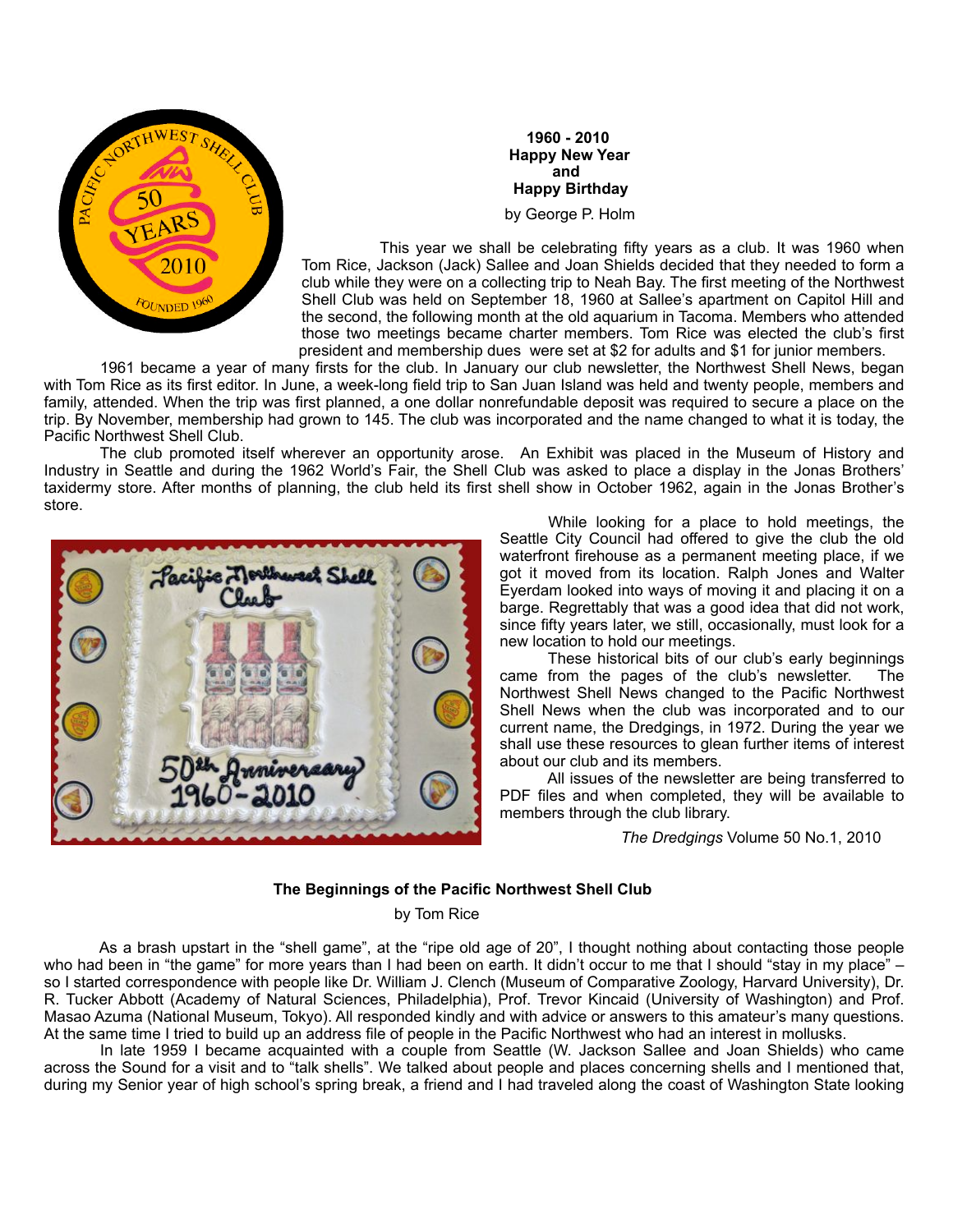for marine specimens for a science project. We had found Makah Bay, on the southern shore of Cape Flattery, near Neah Bay to be a great collecting spot. There and then a plan was formed to go to Neah Bay during the year's lowest tides in June.

 We had a great time collecting, in both Makah Bay and along the shoreline and breakwater in Neah Bay itself. Besides the excitement of finding many species new to our collections (illustrating the differences between an open coast environment and the protected Puget Sound habitats we were used to), we enjoyed the atmosphere of the Makah tribe's village. One evening we decided to see the movie playing in the town's small movie theatre. Those who knew Jack remember his ever-present crew cut and he sat in an aisle seat. A very large stern-looking tribal member walking down to his seat nearer the front stopped beside Jack, ran his fingers through Jack's crew cut and stated loudly, "nice scalp!", which brought a laugh from not only Jack, Joan and myself, but the other tribal members awaiting the film's start and "broke the ice" between we three, who were the only non-tribal members there, and the rest of the crowd. For the duration of our stay in Neah Bay we were met with smiles and giggles.

 Anyway, it was during our evenings in Neah Bay that we got to wondering if there was enough interest amongst shell collectors in the Pacific Northwest to start a shell club. We felt the only way to find out was to attempt it. So, upon returning home I made up a form letter which was sent to all for whom I had an address, advancing the idea of starting a shell club and asking that those interested show up at Jack's Capitol Hill apartment on a Sunday in September of 1960. I think the letter went out to several dozen people in an area ranging from Vancouver, British Columbia in the north to Salem, Oregon in the south and east to Ellensburg and Pullman.

 On the prescribed Sunday, Joan, Jack and I waited anxiously to see just who would come and how many – Jack's apartment was quite small. In the end we had, I believe, something like sixteen attendees. It was a mix of those who had



built up reputations in the field, like Walter J. Eyerdam (who had traveled the world collecting) and Phil Spicer (who had co-authored a number of new molluscan species back in the 1930's thru 1950's) to those of us just getting a serious start in this fascinating hobby. Through the mutual interest in shells we all quickly bonded and friendships that would last decades were formed that day. Those attending besides Walter and Phil and his wife Amzel, were Elsie Marshall, Salle Snyder, the Jones, Col. Harvey Johnson, Effie Forthun, Cookie Wingard, Lola Elford, and Peggy Olsen.

For some reason – maybe as payback for me starting the organization –  $\mathsf I$ was voted in as the first President of the Northwest Shell Club (name was later changed to Pacific Northwest Shell club to avoid confusion as easterners seemed to think the "northwest" was Minnesota, North Dakota, etc.) Phil Spicer was elected Vice-president. A second meeting was scheduled for the Point Defiance Aquarium in Tacoma in November.

 Now I am aghast that it is 50 YEARS later. The Club is still going strong with interesting monthly meetings, programs, and field trips.

*The Dredgings* Volume 50,No.3 ,2010

#### **The Club's Beginnings**

#### by Ann Smiley

 In 1960 we received a letter from Tom Rice asking if we were interested in forming a shell club. He also asked other questions, among them, what month would work for the organizing meeting.

 My mother, my cousin and I were all interested so we wrote back saying that any month except September would work for us. Disappointingly, that first meeting was held in September. I spent the month of September in New Zealand meeting local collectors and shelling with them and Madge and my mother decided to wait for the next meeting when we could all go together.

 At that time the club was only meeting every other month, so we set off in November for Peggy Olsen's home in Tacoma, to attend the second meeting of the club. It was great to meet the other members, before then the only local collectors we had met were Cookie Wingard, Lola Elford and their small group from Gig Harbor.

 In the early days of the club our programs were often talks on collecting trips by members who had traveled out of the local area and were mostly illustrated with slides. As I recall most of the programs were on shelling in Mexico as a number of people went to Mexico in the winter.

 Our first shell auction was a lot of fun as many of us had smaller collections which grew over the years as we had more opportunities to add to them through auctions and trades with other members as well as shells that were brought to the club to be sold.

 One of the first organized trips that the club made was to Lonesome Cove Resort on San Juan Island. Elsie Marshall and her family and my mother and I planned to camp at the county park instead of staying at the resort. As I had 2 or 3 days of vacation before the trip my mother and I went first to Mukkaw Bay, shelling there for a couple of days. The night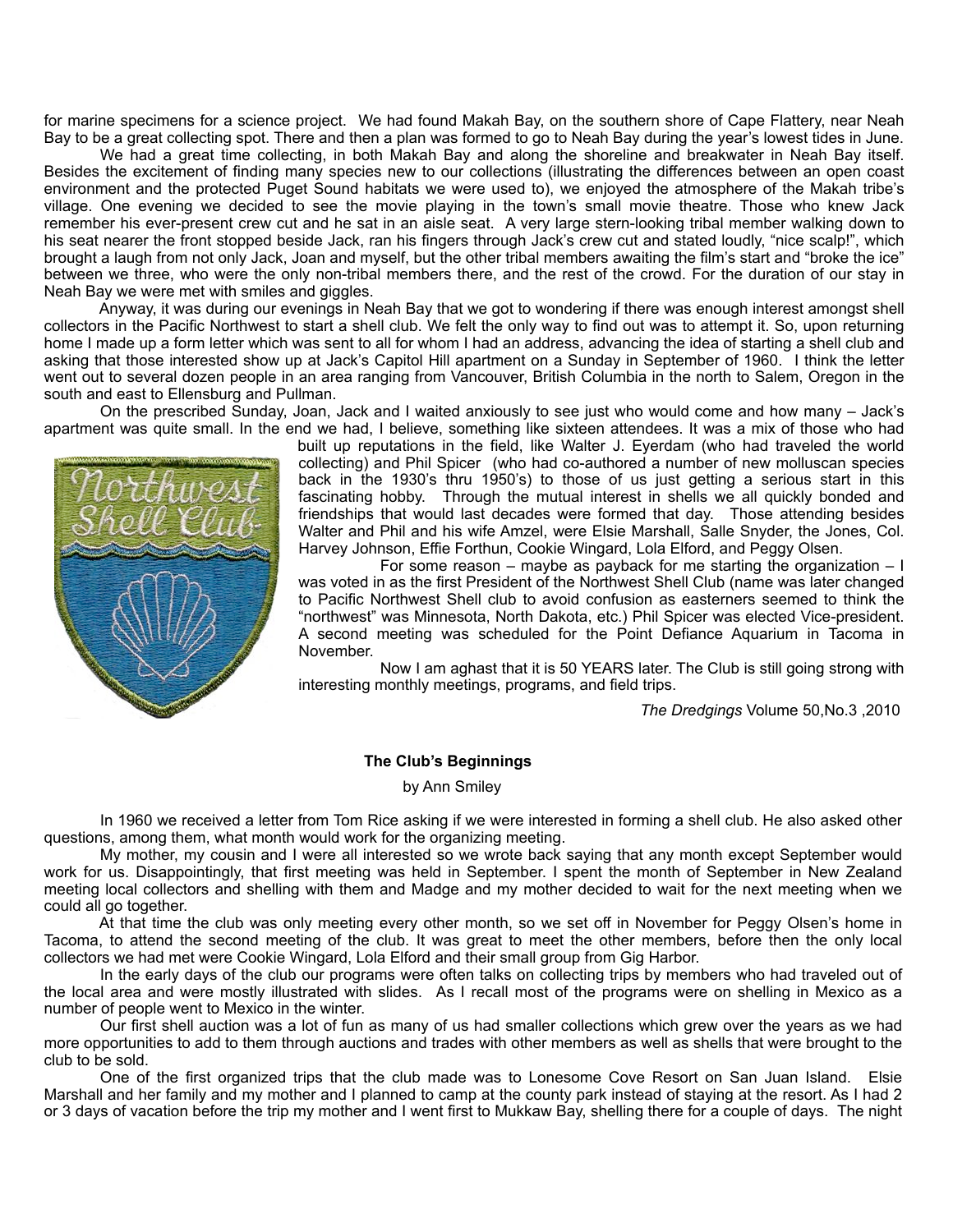before we were to travel to San Juan Island we called home to find that my grandmother had died. I said we had to go home. My mother said she did but I didn't and she was taking me to Lonesome Cove. I said I wouldn't have a place to stay but she insisted that if nothing else someone would let me throw my sleeping bag on the floor of their cottage if there wasn't an extra bed. And that is pretty much how it worked. As soon as we got to Lonesome Cove, talked to some of the other members and unloaded my things she headed back to the ferry to go home to the funeral arriving back to pick me up with a little time for collecting the last day before everyone headed home. The collecting was great. Some of us hired a boat to take us to Little Cactus Island which was uninhabited as it is little. The collecting there was excellent since it was not easily accessible. We



even came back with *Haliotis kamschatkana* which none of us had found previously. I think everyone added new species to their collections. Also on this trip we had a chance to get acquainted with Bill Old from the American Museum of Natural History. He had come from New York to join us on this collecting trip.

 Our first shell show was held at the Lake City Community Center and included an aquarium which we never tried again as something happened during the night and we had water on the floor and some water damage to worry about. It didn't seem to be practical to risk having more water damage to have to pay for. We have had a lot of successful shows without live shells. This has also been a good way to find other people who are interested in shells and to gain new members.

 I doubt that any of us at those first meetings realized how long lasting and important the shell club would become not only to us but to the students we helped attain higher degrees with our scholarships and authors that we helped with research both physically and financially. Our members have found new species, have had shells named for them and have named shells. We have donated specimens to museums and have willingly shared our knowledge and experiences.

 Over the years we have had speakers not only from the Pacific Northwest and California but also from the east coast and even from Australia. We have been the host club for national meetings of the AMU-PD and COA.

 We have formed long lasting friendships that have been important to us. We have gone on collecting trips together both near and far. We have visited members in their new homes. We have attended weddings and funerals as we have gained and lost members of our extended shell club family, because that is what it has become.

 We have always been able to reach out to the shell club for moral support and comfort in good times and bad. I hope it will continue in this way for many years to come.

*The Dredgings* Volume 50 No.3, 2010

## **How I found the club**

### by George Holm

With this issue of The Dredgings, our club will have existed as a club for fifty years. Fifty years, five decades or half a century, no matter how it is written, it doesn't seem as if it is possible that it could be that long. However, the calendar and the bones of those of us that have been in the club for all, or most of, that time tell us it is not an illusion.

I first heard about the club in May of 1969. I had just returned to my car after my first collecting trip to the Ogden Point Breakwater in Victoria when a man, who was also carrying a bucket of shells, returned to his car just a couple of spaces from mine. That person was Hal Scheidt. We chatted about what we each had found and he told me of a new shell club that had been formed of which he was a member. Prior to that time I had no idea that a club even existed. I wanted to go and see for myself, but since summer activities had already been planned, the meeting at the Tacoma Aquarium in September would be the earliest one I could attend.

The drive to Tacoma turned out to be exactly two hundred miles from my home in North Vancouver. The I-5 was still only a gleam in some engineer's eye, and I drove the entire distance on old Highway 99, which wound its way through every town and city. There was also the border, but back then there was not the volume nor the security there is today.

I was made welcome when I arrived, and after introductions, I learned that the meeting was the Annual Auction. Money was a limited resource for me back then, but I still managed to come home with some nice shells. I paid my \$2 dues and became a member of the club that day. I had found what I had been looking for, a club where members were willing to share their experience with a young, novice collector such as myself and I was very eager to learn. I have been a member

since. There were a few years when I did not attend meetings, but I kept up with happenings through the newsletter. My earliest mentors were people I met at that first meeting. They were Elsie Marshall, Ann Smiley, Nancy Brown, and of course, Hal Scheidt, the person who, by fortune or chance, I had met on the breakwater in Victoria, and who was responsible for my finding the club.

My interest in collecting, and ultimately joining the club, I credit entirely to my viewing the Newcombe Shell Collection which was on display back then at the Royal British Columbia Museum. Following information I read on the labels, I went to the